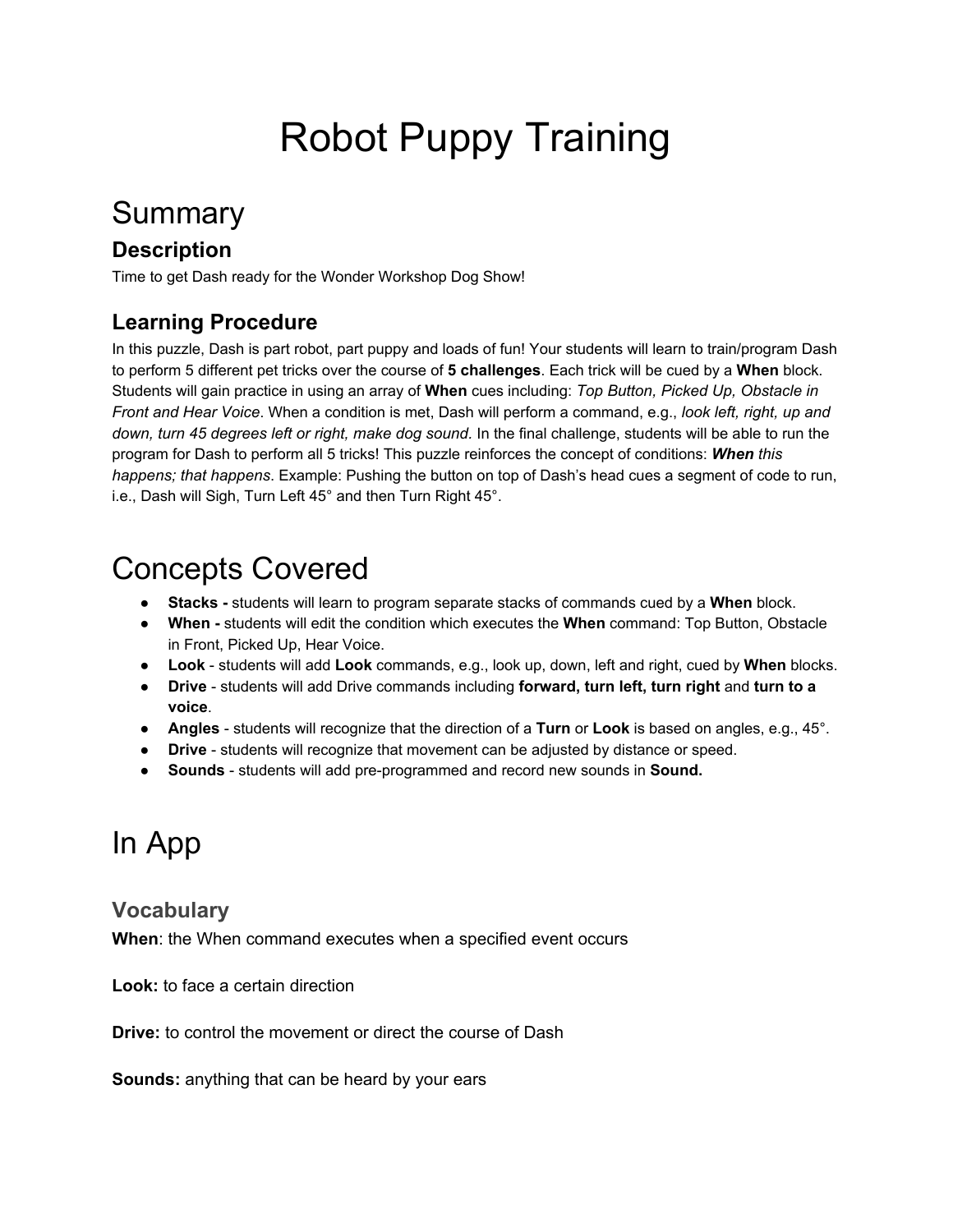**Stacks:** a group of commands arranged in layers

### **Reflection Questions**

- 1. How is training a dog similar to programming Dash? Which do you think is harder? Why?
- 2. Taking care of a dog is a lot of work. What happens **when** these specific events occur in real life? (a) brushing a dog (b) feeding a dog (c) playing with a dog (c) throwing a stick, etc. (Possible answers: Your dog will have a shiny coat, the dog will be healthy, happy, the dog will return the stick.)
- 3. What types of **when** events occur in school? At home? In nature? What happens when these events occur? (Possible response: When you misbehave, you go to the principal's office.)
- 4. Can you explain why Dash's tricks were programmed as 4 separate stacks beginning with a **when** block? Why weren't they all included in one stack?
- 5. How is the weather like a **when** command? How does it affect your day? (Possible responses: "When it is raining. I wear my rain coat. I do not play outside." "When it is snowing, school closes and I go sledding."

# Activity Extensions

 **1. Tricky Puppy** 

 If only a real puppy would listen like Dash does. Challenge students to teach Dash more tricks, using the **when** command! Some are our favorite tricks are: turn around, play dead and go crazzzzzy! Just for fun, have students decorate Dash to look like their favorite kind of dog, e.g., a boxer, lab, poodle, etc. Create a collar and leash for Dash, too. [CCSS.MATH.PRACTICE.MP1;](http://www.corestandards.org/Math/Practice/#CCSS.Math.Practice.MP1) [CCSS.MATH.PRACTICE.MP5;](http://www.corestandards.org/Math/Practice/MP5/) [CCSS.MATH.PRACTICE.MP6;](http://www.corestandards.org/Math/Practice/#CCSS.Math.Practice.MP6) [CCSS.MATH.PRACTICE.MP7;](http://www.corestandards.org/Math/Practice/#CCSS.Math.Practice.MP7) [CCSS.MATH.PRACTICE.MP8](http://www.corestandards.org/Math/Practice/#CCSS.Math.Practice.MP8) 

### **2. Doggy Functions**

 In this math based game, students will learn about function tables. In keeping with the dog-based theme, students will input doggy treats for Dash. After looking at a function table's inputs and outputs, students will attempt to guess the **when** event or rule. Example: **When: One dog treat is added to a bag.** After playing a few rounds, have students create their own function tables for peers. \*Adapt this game to a grade based on level and complexity of operation.

[CCSS.MATH.CONTENT.5.OA.B.3](http://www.corestandards.org/Math/Content/5/OA/B/3/)

| <b>WHEN INPUT#</b><br><b>TREATS</b> | # OF OUTPUT<br><b>TREATS</b> |
|-------------------------------------|------------------------------|
|                                     | 2                            |
|                                     | 5                            |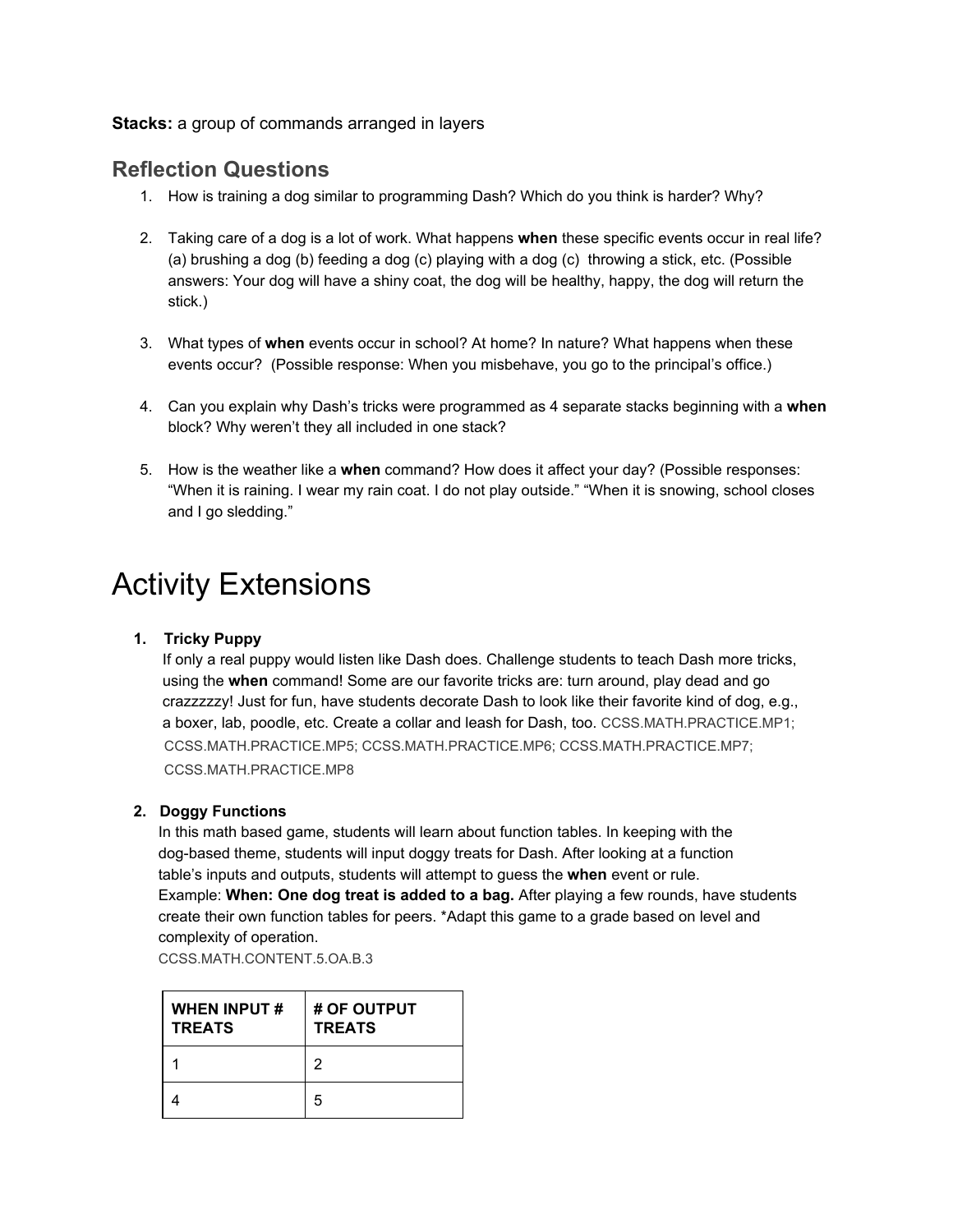|--|--|

### **3. Tic Tac Paw**

In this game, two Dash robots will go paw-to-paw in an exciting game of Tic Tac Paw. Each student will control his or her pet-robot using the remote control feature in the Go App. Use bulletin board paper, draw a tic-tac-toe grid large enough for Dash to fit in each square. Students take turns moving their pet-robots into a square and then claiming it with a an "X" or an "O". After the game discuss which **when** events caused each player to move to a particular square. For example: "I had two in a row diagonally, but when the other player moved into the third diagonal square, I had to move to the top left square." How are possible moves affected as the game progresses? If so, how? (There are less places to move on the board.) Is it possible to program the game using the **when** block, so that one player will always win? If so, how? [CCSS.MATH.PRACTICE.MP2](http://www.corestandards.org/Math/Practice/#CCSS.Math.Practice.MP2); [CCSS.MATH.PRACTICE.MP3](http://www.corestandards.org/Math/Practice/#CCSS.Math.Practice.MP3) 

#### **4. Cloudy Conditionals**

 It's the day of the pet show, but from the look of those dark clouds overhead, we're going to get rain. In this science activity, students will learn about different types of cloud formations and compare them to **when** events. Example: "When there are cirrus clouds in the sky, a change in the weather is indicated to occur in the next 24 hours." Students will research about clouds on the internet and share the different types of clouds as a program or function table. "When this type of cloud occurs….then this happens. Types of clouds include: cirrus alto, stratus, cumulus, etc. Here's a child-friendly website students may use. Have students discuss the purpose of weather forecasting.

 <http://www.weatherwizkids.com/weather-clouds.htm> [CCSS.ELA-LITERACY.RI.3.8;](http://www.corestandards.org/ELA-Literacy/RI/3/8/) [CCSS.ELA-LITERACY.RI.4.5;](http://www.corestandards.org/ELA-Literacy/RI/4/5/) [CCSS.ELA-LITERACY.RI.5.5](http://www.corestandards.org/ELA-Literacy/RI/5/5/) K-ESS2-1; [K-ESS3-2](http://www.nextgenscience.org/pe/k-ess3-2-earth-and-human-activity) 

## Educational Standards

#### **CC Mathematical Practices:**

1, 2, 4, 5, 6, 7, 8

**CC Math Standards:**  [CCSS.MATH.CONTENT.5.OA.B.3](http://www.corestandards.org/Math/Content/5/OA/B/3/)

#### **CSTA K-12 Computer Science Standards**

- CT.L1:3-03. Understand how to arrange information into useful order
- CT.L1:6-01. Understand and use the basic steps in algorithmic problem-solving.
- CT.L1:6-02. Develop a simple understanding of an algorithm
- CPP.L1.3-04. Construct a set of statements to be acted out to accomplish a simple task.
- CPP.L1:6-05. Construct a program as a set of step-by-step instructions to be acted out.
- CT.L2-03. Define an algorithm as a sequence of instructions that can be processed by a computer.
- CT.L2-06. Describe and analyze a sequence of instructions being followed.

#### **NGSS Science and Engineering Practices**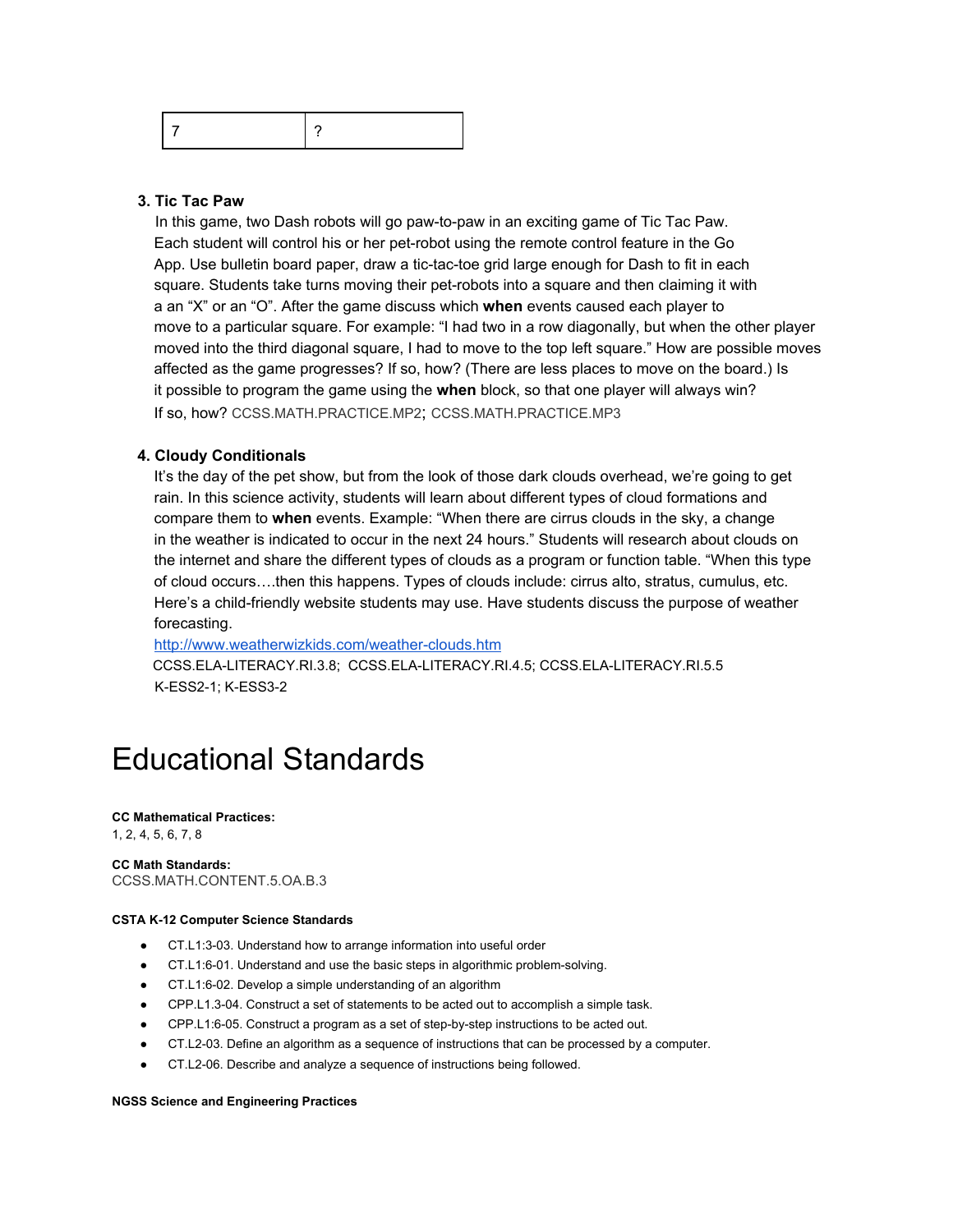- K-ESS2-1 Use and share observations of local weather conditions to describe patterns over time. \*This standard applies to Cloudy Conditionals Activity Extension.
- ● [K-ESS3-2 A](http://www.nextgenscience.org/pe/k-ess3-2-earth-and-human-activity)sk questions to obtain information about the purpose of weather forecasting to prepare for, and respond to, severe weather.\* \*This standard applies to Cloudy Conditionals Activity Extension.
- ● [K-2-ETS1-1 Engineering Design](http://www.nextgenscience.org/pe/k-2-ets1-1-engineering-design) Ask questions, make observations, and gather information about a situation people want to change to define a simple problem that can be solved through the development of a new or improved object or tool.
- 3-5-ETS1-2 Generate and compare multiple possible solutions to a problem based on how well each is likely to meet the criteria and constraints of a problem. \*Also applies to Activity Extensions

# **Solutions**

### **Challenge 1**

Dash wants to be petted. Tap **Start** then push Dash's top button to see what happens. Notice that the programs are in 2 stacks.

| Us.<br>Light<br><b>SHOW:</b><br><b>Contractor</b> | When Start<br>٠<br>When Dash<br>Top Button<br>$\qquad \qquad$<br>Say Sigh.<br>Say Hi<br>Turn Left 45<br>Turn Right 45             |              |
|---------------------------------------------------|-----------------------------------------------------------------------------------------------------------------------------------|--------------|
| <b>WELFERSHIPPER</b><br>الأرادين ويتبار           |                                                                                                                                   |              |
|                                                   | Need a hint?                                                                                                                      | <b>Reset</b> |
| START <sup>&gt;</sup>                             | Dash wants to be petted! Tap Start, then push Dash's top button to see what happens. Notice that<br>the programs are in 2 stacks. |              |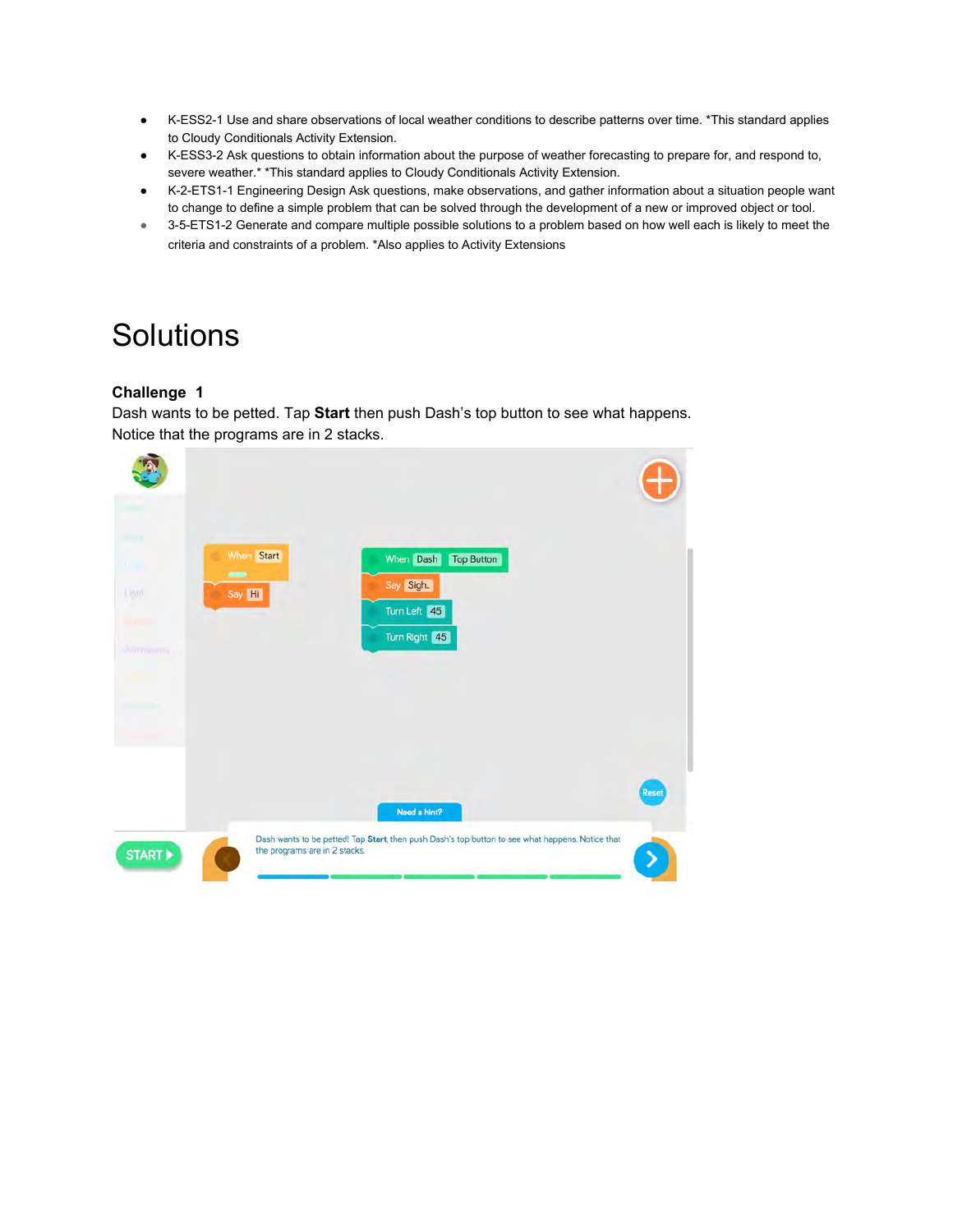### **Challenge 2**

Dash is hungry Add blocks under **When Dash Obstacle in Front** to make Dash **look up** and **down** and make a slurping **sound** (record your own). Put your hand in **front**, and Dash thinks you have a treat!

| Look<br>上百百<br>Sound  | When Start<br>٠<br>-<br>Say Hi | When Dash<br><b>Top Button</b><br>Say Sigh<br>Turn Left 45<br>Turn Right 45                                                                                                                   | When Dash<br>Obstacle In Front<br>Look up 22<br>Look down 7<br>My sounds #1 |
|-----------------------|--------------------------------|-----------------------------------------------------------------------------------------------------------------------------------------------------------------------------------------------|-----------------------------------------------------------------------------|
|                       |                                | Need a hint?                                                                                                                                                                                  | Reset                                                                       |
| START <sup>&gt;</sup> | treat!                         | Dash is hungry! Add blocks under When Dash Obstacle In Front to make Dash look up and down<br>and make a slurping sound (record your own). Put your hand in front, and Dash thinks you have a |                                                                             |

### **Challenge 3**

Add blocks under the **When Dash Picked Up** block so that Dash looks **left**, looks **right,** and then makes a **dog sound.** Dash like being picked up.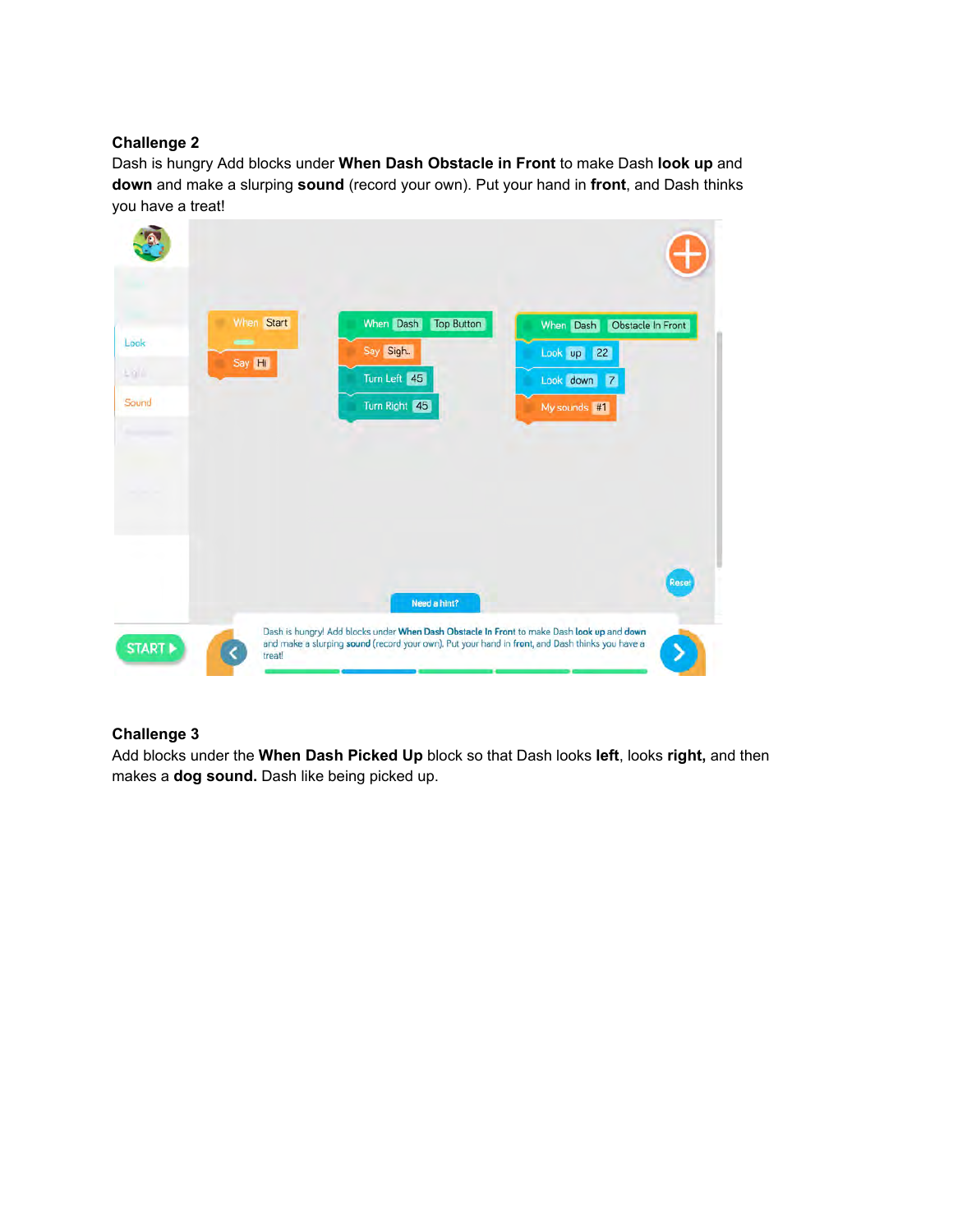

### **Challenge 4**

Drag a new When block onto the canvas to start a new stack. Tap the **When** block to edit it. When Dash **hears** your **voice**, Dash you turn to your voice and rush toward you. Dash is excited to see you!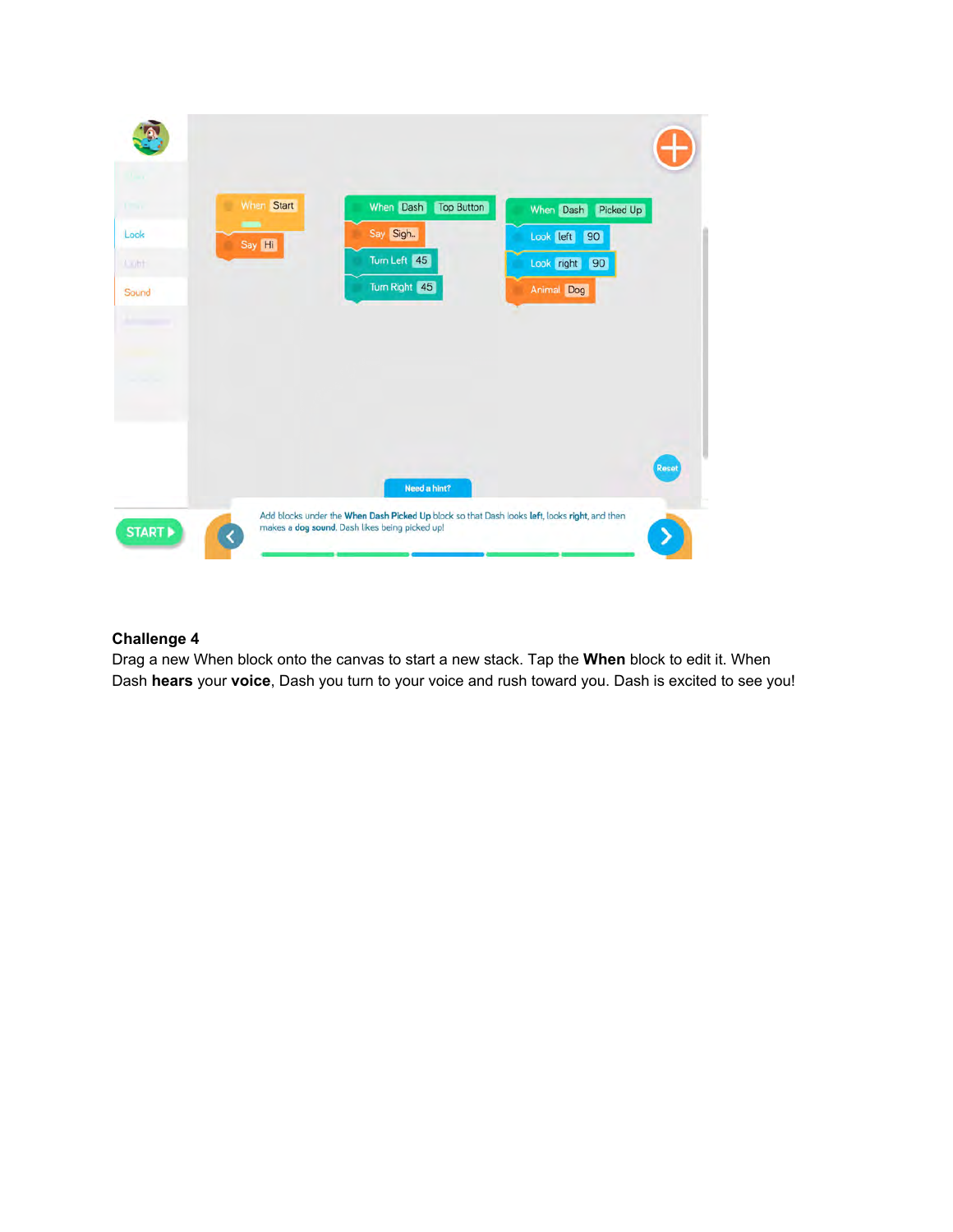

### **Challenge 5**

Now all of your pet tricks are here. Try them all out! Tap **Start** to run the program. Then do the different actions in the **When** block to make your puppy react.